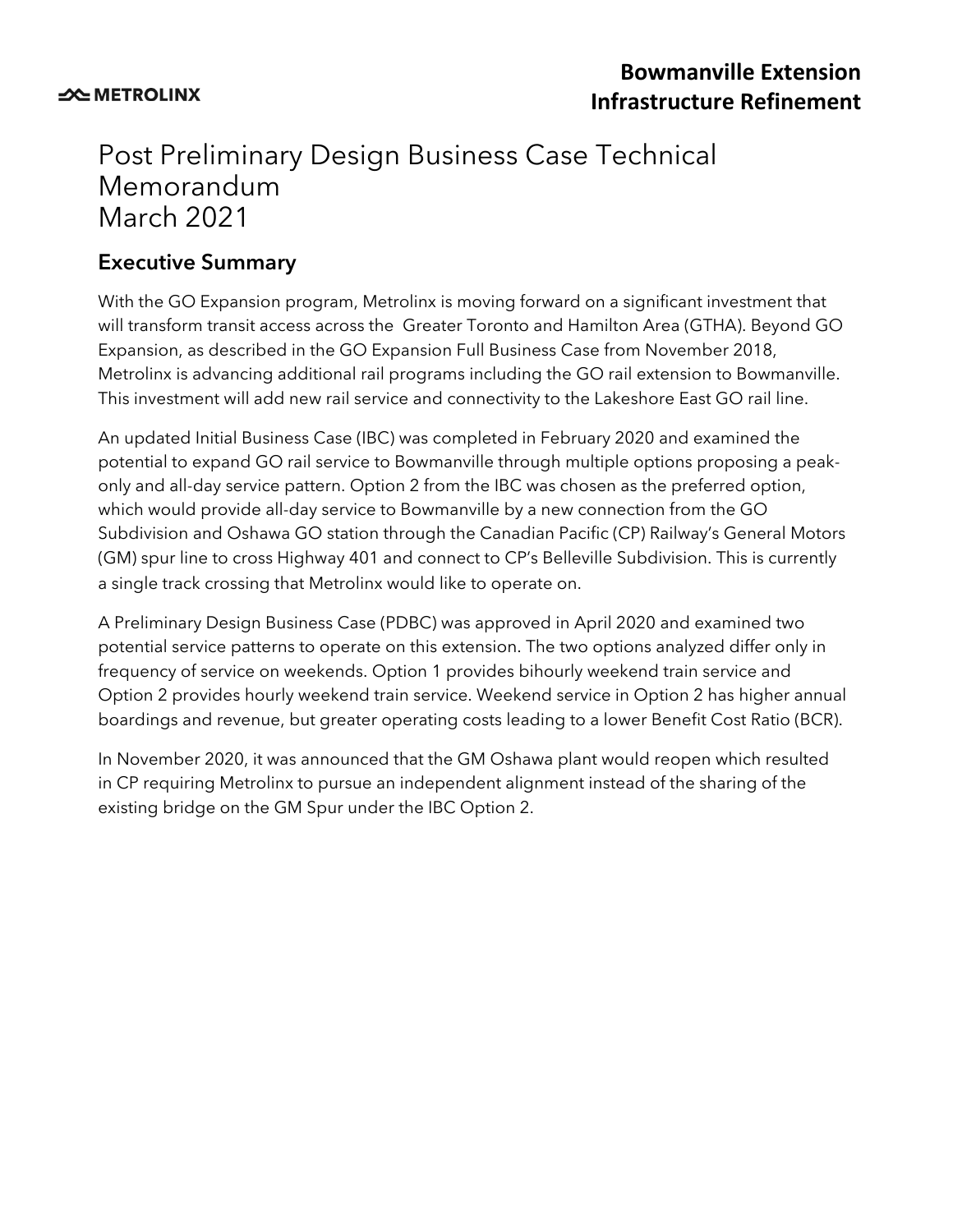The proposed additional infrastructure offers significant operational improvements, flexibility and exclusive control over the service patterns over the shared use option. It allows Metrolinx the opportunity to operate independently of CP on its own alignment from Oshawa to Bowmanville, crossing Highway 401 on a dedicated bridge with a grade separation over the GM Spur, while running parallel to the CP Belleville Subdivision on leased lands east of the GM Spur, as shown in Figure 1 below. As the exclusive user along the full length of the new corridor, Metrolinx will be undertaking the civil, signal and infrastructure works on the extension. The limited modifications to the CP alignment north of the 401 bridge resulting from the expansion, specifically related to laying of track and signal work, will be completed by CP through means of a construction agreement.



Figure 1: Metrolinx Amended Alignment to Belleville Subdivision

To facilitate service operations on the opening day of the extension, additional construction of enabling works along the Bowmanville extension corridor have been added to the plans. These enabling works will ensure the successful operation of trains on opening day of the extension.

This memorandum presents a high-level evaluation of this adjusted infrastructure version of the Bowmanville extension, highlighting changes under the four cases of the business case framework to supplement the information provided in the board-approved Bowmanville PDBC. What follows is an overview of the differences with the original Option 1 and the new infrastructure version in table form.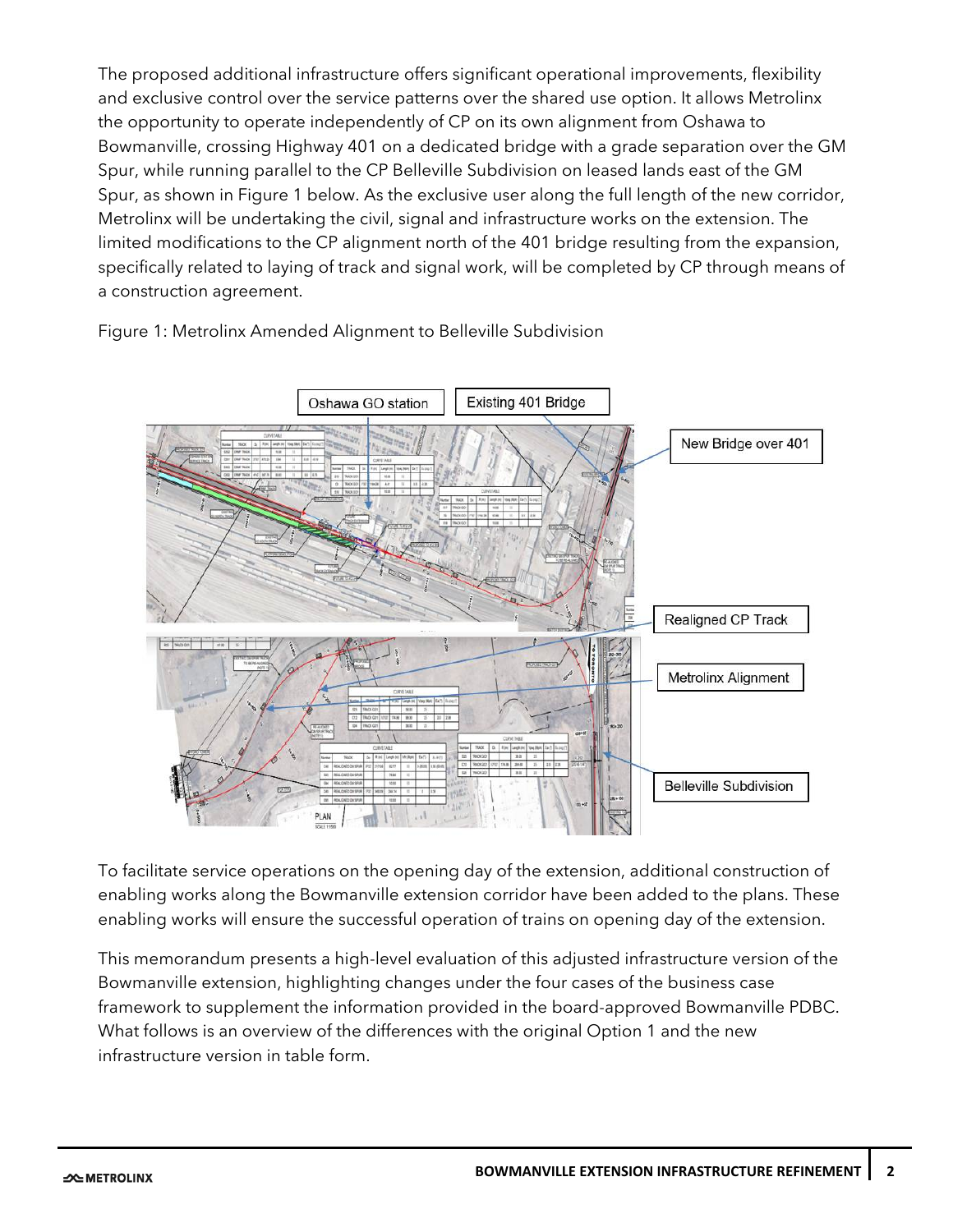#### Figure 2: Business Case Overview

| <b>Strategic Case</b>                           |                                                                                                                                                                  |                                                                                                                                                        |  |  |
|-------------------------------------------------|------------------------------------------------------------------------------------------------------------------------------------------------------------------|--------------------------------------------------------------------------------------------------------------------------------------------------------|--|--|
|                                                 | <b>Option 1- NEW INFRASTRUCTURE</b>                                                                                                                              | <b>Option 1- ORIGINAL</b>                                                                                                                              |  |  |
| <b>Strong Connections</b>                       | Annual boardings 4.9 million (2041)                                                                                                                              | Annual boardings 4.9 million (2041)                                                                                                                    |  |  |
|                                                 | 19,000 people and 10,400 jobs within 800 metre of a station<br>along the extension by 2041                                                                       | 19,000 people and 10,400 jobs within 800 metre of a station<br>along the extension by 2041                                                             |  |  |
| Complete Travel<br>Experience                   | New stations improve connections to the DRT network                                                                                                              | New stations improve connections to the DRT network                                                                                                    |  |  |
|                                                 | Average in-vehicle travel time from Bowmanville to Union<br>Station reduced by 15 minutes; from Peterborough to Union<br>Station reduced by 30 minutes           | Average in-vehicle travel time from Bowmanville to Union<br>Station reduced by 15 minutes; from Peterborough to Union<br>Station reduced by 30 minutes |  |  |
|                                                 | New stations provide improved GO facility capacity with 3,980-<br>4,950 total parking spaces                                                                     | New stations provide improved GO facility capacity with 3,980-<br>4,950 total parking spaces                                                           |  |  |
| Sustainable Development                         | Encourage Active Modes of Transportation with three of four<br>proposed station locations located in residential areas                                           | Encourage Active Modes of Transportation with three of four<br>proposed station locations located in residential areas                                 |  |  |
|                                                 | Economic Case (2020\$ Present Value)*                                                                                                                            |                                                                                                                                                        |  |  |
|                                                 | <b>Option 1- NEW INFRASTRUCTURE</b>                                                                                                                              | <b>Option 1- ORIGINAL</b>                                                                                                                              |  |  |
| <b>Total Costs</b>                              | \$1,436M to \$1,564M                                                                                                                                             | \$1,340M to \$1,450M                                                                                                                                   |  |  |
| <b>Total Economic Impacts</b>                   | \$1,073M                                                                                                                                                         | \$1,073M                                                                                                                                               |  |  |
| Net Benefits (NPV)                              | \$-492M to \$-363M                                                                                                                                               | \$(377M) to \$(267M)                                                                                                                                   |  |  |
| Benefit Cost Ratio (BCR)                        | 0.69 to 0.75                                                                                                                                                     | 0.74 to 0.80                                                                                                                                           |  |  |
|                                                 | Financial Case (2020\$ Present Value)*                                                                                                                           |                                                                                                                                                        |  |  |
|                                                 | <b>Option 1- NEW INFRASTRUCTURE</b>                                                                                                                              | <b>Option 1- ORIGINAL</b>                                                                                                                              |  |  |
| <b>Total Revenue</b>                            | \$295M                                                                                                                                                           | \$295M                                                                                                                                                 |  |  |
| <b>Total Capital Costs</b>                      | \$1,416M                                                                                                                                                         | \$1,335M                                                                                                                                               |  |  |
| Total Operating and<br><b>Maintenance Costs</b> | \$582M                                                                                                                                                           | \$582M                                                                                                                                                 |  |  |
| <b>Operating Cost Recovery</b><br>Ratio         | 0.51                                                                                                                                                             | 0.51                                                                                                                                                   |  |  |
|                                                 | <b>Deliverability and Operations Case</b>                                                                                                                        |                                                                                                                                                        |  |  |
|                                                 | <b>Option 1- NEW INFRASTRUCTURE</b>                                                                                                                              | <b>Option 1- ORIGINAL</b>                                                                                                                              |  |  |
| Constructability                                | New bridge to be constructed on the GM spur over Hwy 401<br>parallel to current bridge with grade separation between<br>Metrolinx and CP tracks north of the 401 | Uses existing (single track) CP rail spur including bridge over<br>Hwy 401 (additional improvements may be required)                                   |  |  |
|                                                 | GO trains will operate parallel to the mainline track, reaching it<br>on an exclusive crossing of the 401.                                                       | Requires connection from mainline to GM Spur line                                                                                                      |  |  |
|                                                 | Train service enabling works to be constructed on the<br>Bowmanville corridor extension                                                                          |                                                                                                                                                        |  |  |
| Operations                                      | The operation of consist length between six and 12-car, as well<br>as, two diesel locomotives are under consideration                                            | The operation of consist length between six and 12-car, as well<br>as, two diesel locomotives are under consideration                                  |  |  |
| <b>Environmental Approvals</b>                  | Additional studies required for environmental approvals                                                                                                          | Additional studies required for environmental approvals                                                                                                |  |  |
| Stakeholder<br>Dependencies                     | Obtain consent and approval of CP, CN, Hydro One and VIA                                                                                                         | Obtain consent and approval of CP, CN, Hydro One and VIA                                                                                               |  |  |
| Procurement                                     | CMAR procurement for delivery of infrastructure                                                                                                                  | Design-Bid-Build procurement for delivery of infrastructure                                                                                            |  |  |
| Timeline                                        | Assumed 70 months delivery timeline or longer                                                                                                                    | Assumed 70 months delivery timeline or longer                                                                                                          |  |  |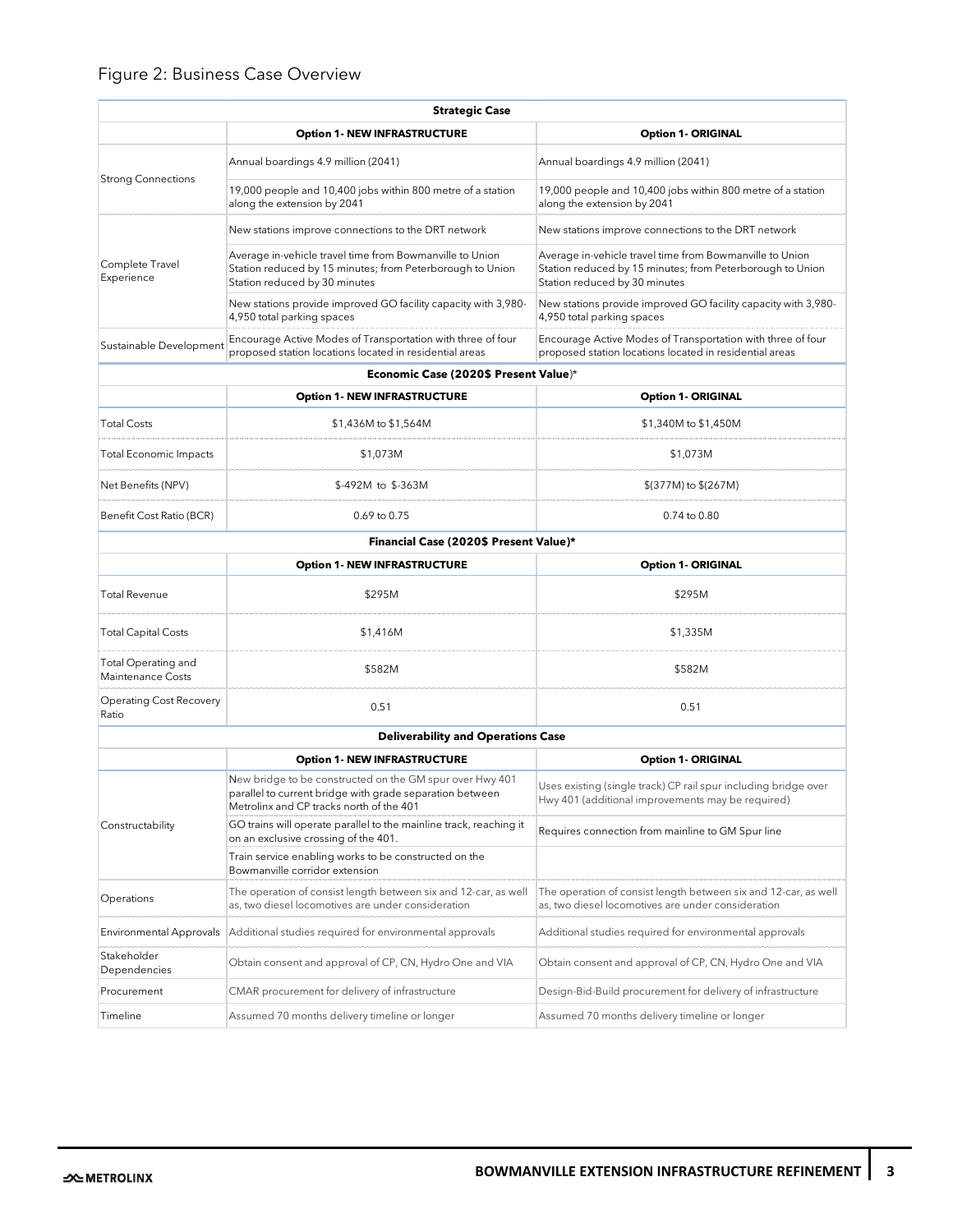## Strategic Case

The Strategic Case is unaffected based on the refined scope of the project. The station locations, service provided, travel times and potential ridership remain unchanged. The additional infrastructure ensures Metrolinx will be operating independently of CP on an exclusive alignment crossing Highway 401 with a rail to rail grade separation over CP trackage on the GM Spur while running parallel to the CP Belleville Subdivision on leased land.

Future increases to service will be easier with this configuration as it eliminates the need for CP approval of GO service levels. When it comes to day to day operations, having a fully independent rail corridor, including a separate Highway 401 crossing, will ensure more reliable service; should freight encounter a mechanical issue or delay, GO service would no longer be impacted until the issue could be resolved. The parallel bridge and tracks resolve these potential situations.

The map below shows the alignment, unchanged by the requirement for additional infrastructure.



Figure 3: Corridor Extension Alignment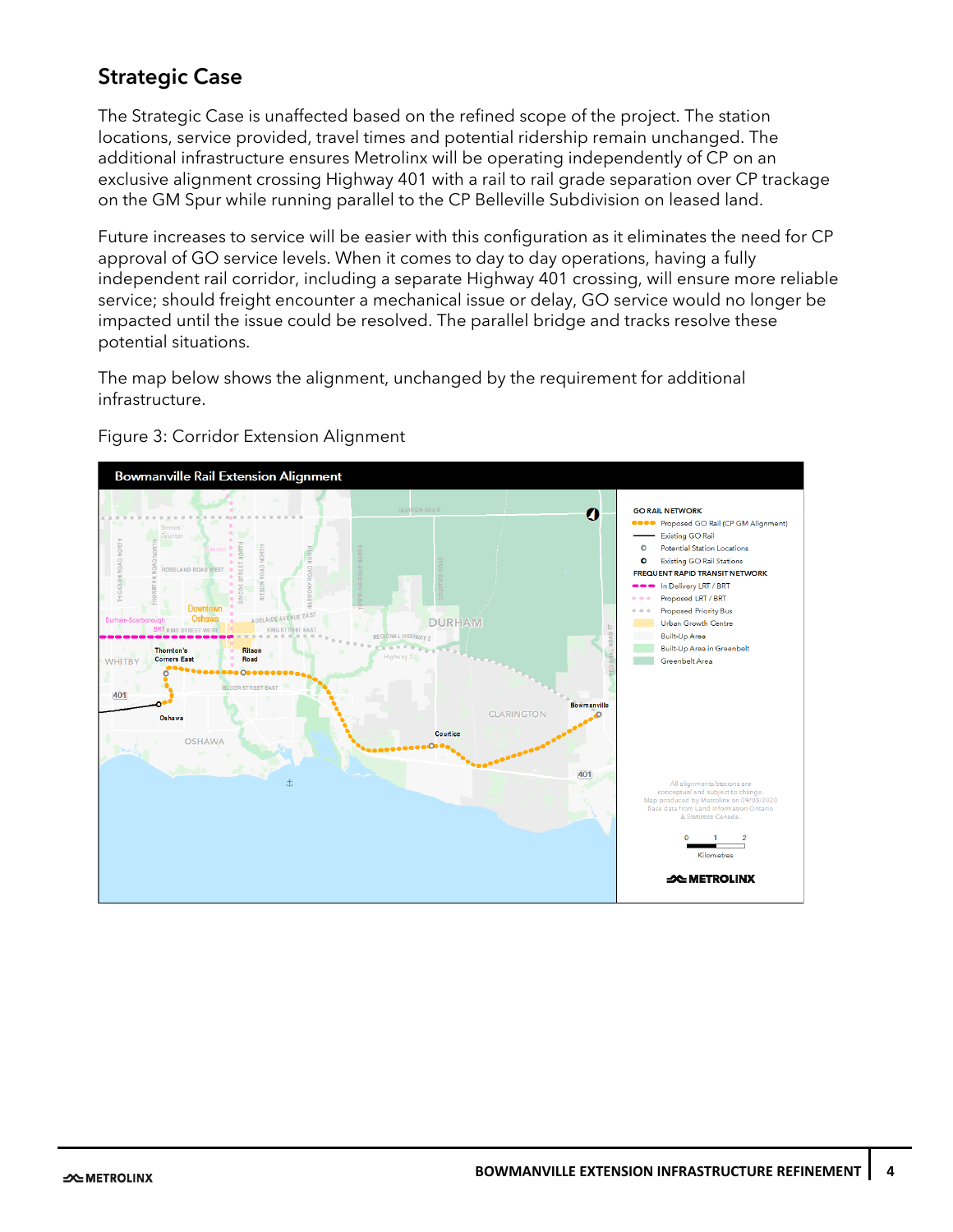## Economic Case

The table below summarizes costs, benefits and overall performance through the BCR and the Net Present Value (NPV) calculation. The changes have led to the projected cost range increasing by between \$96 and \$114M. The BCR decreased by 0.05 with the addition of this new infrastructure and the net benefits decreased between \$96 and \$115M as costs have increased while benefits remain unchanged.

| <b>Impact Type</b>                                                | <b>Option 1- NEW INFRASTRUCTURE</b>    | <b>Option 1- ORIGINAL</b><br><b>Weekend Service Every Two Hours</b> |  |
|-------------------------------------------------------------------|----------------------------------------|---------------------------------------------------------------------|--|
|                                                                   | <b>Weekend Service Every Two Hours</b> |                                                                     |  |
| <b>Total Costs</b>                                                | \$1,436M to \$1,564M                   | \$1,340M to \$1,450M                                                |  |
| Infrastructure, Fleet,<br>Rehabilitation and<br>Replacement Costs | \$854M to \$980M                       | \$766M to \$878M                                                    |  |
| <b>Terminal Value</b>                                             | \$(12M) to (\$14M)                     | \$(11M) to (\$13M)                                                  |  |
| <b>Bus Fleet Costs</b>                                            | \$12M                                  | \$12M                                                               |  |
| Operating and<br>Maintenance Costs                                | \$585M                                 | \$585M                                                              |  |
| <b>Total Economic Impacts</b>                                     | \$1,073M                               | \$1,073M                                                            |  |
| User Impacts                                                      | \$756M                                 | \$756M                                                              |  |
| <b>External Impacts</b>                                           | \$27M                                  | \$27M                                                               |  |
| Incremental Fare Revenue<br>Adjustment                            | \$290M                                 | \$290M                                                              |  |
| <b>Benefit-Cost Ratio</b>                                         | 0.69 to 0.75                           | 0.74 to 0.80                                                        |  |
| <b>Net Benefits (NPV)</b>                                         | \$-492M to \$-363M                     | \$-377M to \$-267M                                                  |  |

Figure 4: Economic Case Summary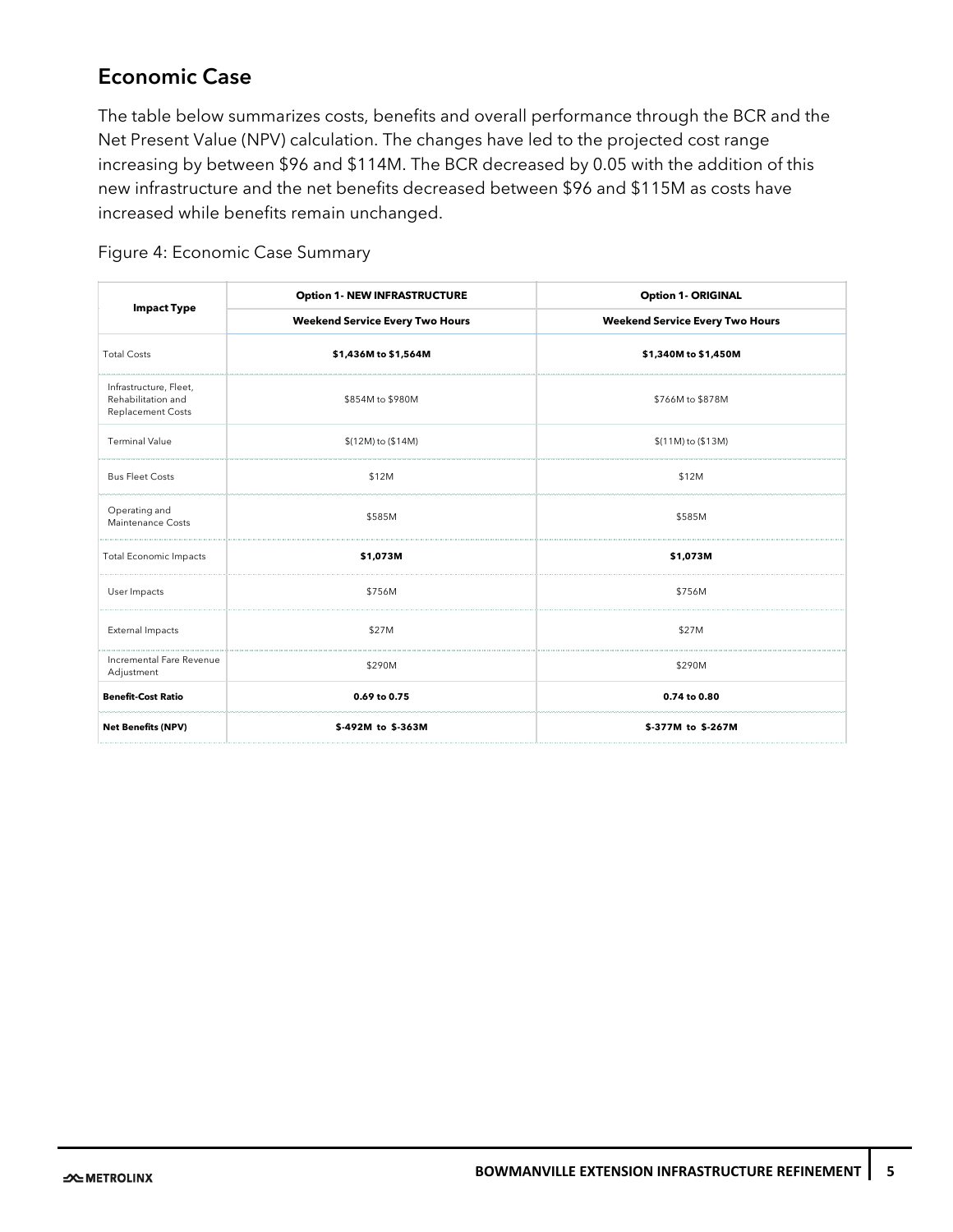#### Financial Case

The table below summarizes financial measures incremental to the Business As Usual case (BAU). The net revenue decreases by an additional \$82M as the costs have increased and revenue remains unchanged. The return on investment remains steady at 0.15, the same as the original configuration.

| <b>Financial Case Metric</b><br>(Incremental to BAU) | <b>Option 1- NEW INFRASTRUCTURE</b>    | <b>Option 1- ORIGINAL</b>              |  |
|------------------------------------------------------|----------------------------------------|----------------------------------------|--|
|                                                      | <b>Weekend Service Every Two Hours</b> | <b>Weekend Service Every Two Hours</b> |  |
| <b>Total Revenue</b>                                 | \$295M                                 | \$295M                                 |  |
| Total Capital Costs **                               | \$1,416M                               | \$1,335M                               |  |
| <b>Total Operating and</b><br>Maintenance Cost       | \$582M                                 | \$582M                                 |  |
| <b>Net Operating Cash Flow</b>                       | \$(288M)                               | \$ (288M)                              |  |
| <b>Net Revenue (NPV)</b>                             | \$(1,704M)                             | \$(1,622M)                             |  |
| <b>Operating Cost Recovery</b><br>Ratio              | 0.51                                   | 0.51                                   |  |
| Return on Investment (ROI)                           | 0.15                                   | 0.15                                   |  |

Figure 5: Financial Case Summary

As shown in Figure 6 below, the new construction increases the infrastructure, rehabilitation and replacement costs by \$82M when compared to the original Option 1 in the PDBC. This represents the entire lifecycle costs of the new infrastructure.

#### Figure 6: Financial Case Capital Cost Breakdown

| Line Item                                               | <b>Option 1- NEW INFRASTRUCTURE</b>    | <b>Option 1- ORIGINAL</b>              |  |
|---------------------------------------------------------|----------------------------------------|----------------------------------------|--|
|                                                         | <b>Weekend Service Every Two Hours</b> | <b>Weekend Service Every Two Hours</b> |  |
| Infrastructure, Rehabilitation<br>and Replacement Costs | \$947M                                 | \$865M                                 |  |
| <b>GO Rail Fleet</b>                                    | \$469M                                 | \$469M                                 |  |
| <b>DRT</b> Fleet                                        | \$12M                                  | \$12M                                  |  |
| Terminal Value                                          | \$(12M)                                | \$(11M)                                |  |
| <b>Total Capital Costs</b>                              | \$1,416M                               | \$1,335M                               |  |